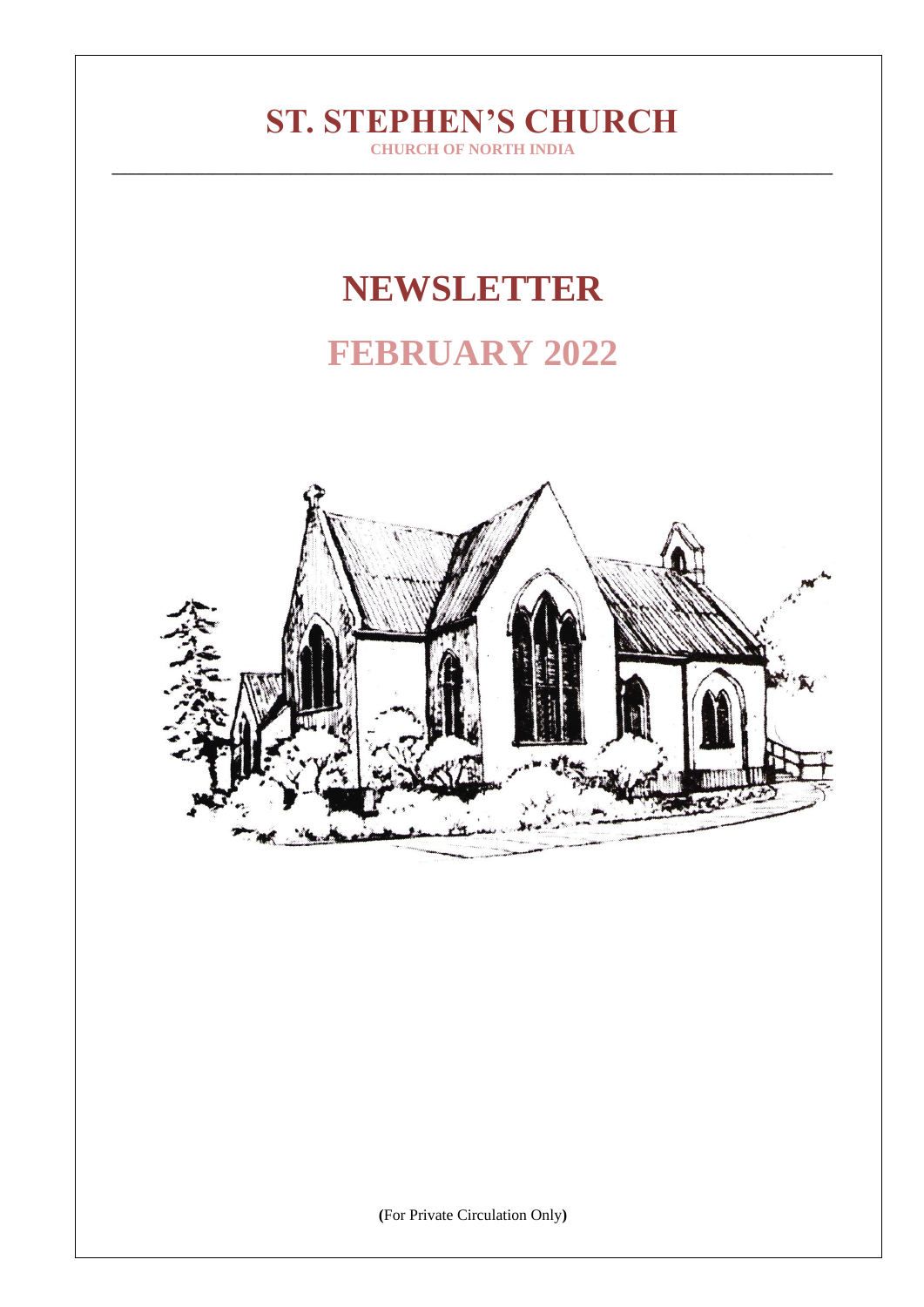## **Almanac and Lectionary: February 2022**

| Date                                                                                                                                                  | Theme & Readings                                                                                                                                                                                                                                                          | Liturgical<br>colour |
|-------------------------------------------------------------------------------------------------------------------------------------------------------|---------------------------------------------------------------------------------------------------------------------------------------------------------------------------------------------------------------------------------------------------------------------------|----------------------|
| Sunday, 6 February 2022<br>Holy Communion Services:<br>9 a.m.<br>Those who wish to attend<br>must do prior<br>registration.                           | Seventh Sunday after Christmas<br>Theme: Whole-hearted service of God.<br>O.T.<br>Ezra 8:15a,21-23,31-32a<br>Psalm<br>Psalm 137:1-6<br>Epistle<br>Hebrews 6:1-12<br>Gospel<br>Luke 9:57-62<br>Refer to Readings for Sunday Worship ~ page 207                             | Green                |
| Sunday, 13 February 2022<br>Holy Communion Services:<br>9 a.m.<br>Those who wish to attend<br>must do prior<br>registration.                          | Ninth Sunday before Easter<br>Theme: God created men and women to be joint-heirs of his<br>kingdom.<br>O.T. : Genesis 1:26-31a<br>Psalm: Psalm 148:7-14<br>Epistle: I Peter 3:1-7<br>Gospel: Mark 10:2-9<br>Refer to Readings for Sunday Worship ~ page 43                | Violet               |
| Sunday, 20 February 2022<br>Holy Communion Services:<br>9 a.m.                                                                                        | <b>Eighth Sunday before Easter</b><br>Theme: Only by the grace of God can our hearts be made pure.<br>O.T. : Jeremiah 17:5-10<br>Psalm: Psalm 51:10-17                                                                                                                    | <b>Violet</b>        |
| Those who wish to attend<br>must do prior<br>registration.                                                                                            | Epistle: Romans 7:15-8:2<br>Gospel: Mark 7:14-23<br>Refer to Readings for Sunday Worship $\sim$ page 46                                                                                                                                                                   |                      |
| Sunday, 27 February 2022<br>Holy Communion Services:<br>9 a.m.                                                                                        | <b>Seventh Sunday before Easter</b><br>Theme: God has promised forgiveness to the penitent.<br>O.T. : Ezekiel 18:25-32<br>Psalm: Psalm 6:1-9                                                                                                                              | Violet               |
| Those who wish to attend<br>must do prior<br>registration.                                                                                            | Epistle : Acts 26:12-20<br>Gospel: Luke 15:1-2,11-32<br>Refer to Readings for Sunday Worship ~ page 49                                                                                                                                                                    |                      |
| Wednesday, 2 March 2022<br>Holy Communion Service:<br>7 p.m.<br>Ash Wednesday<br>Those who wish to attend<br>must do prior<br>registration.           | Ash Wednesday<br>Theme: The spirit of Christian discipline.<br>O.T.<br>: Isaiah 58:1-9a<br>: Psalm 32:1-7<br>Psalm<br>Epistle<br>: I Corinthians 9:24-27<br>Gospel<br>: Matthew 6:1-6,16-21<br>Refer to Readings for Sunday Worship ~ page 53                             | Violet               |
| Sunday, 6 March 2022<br>Holy Communion Service:<br>9 a.m.<br><b>World Day of Prayer</b><br>Those who wish to attend<br>must do prior<br>registration. | <b>Sixth Sunday before Easter</b><br>Theme: The victory of Jesus when tempted helps us when we are<br>tempted.<br>O.T. : Deuteronomy 6:10-17<br>Psalm: Psalm 95:6-11<br>Epistle: Hebrews 4:14-16<br>Gospel: Luke 4:1-13<br>Refer to Readings for Sunday Worship ~ page 56 | Violet               |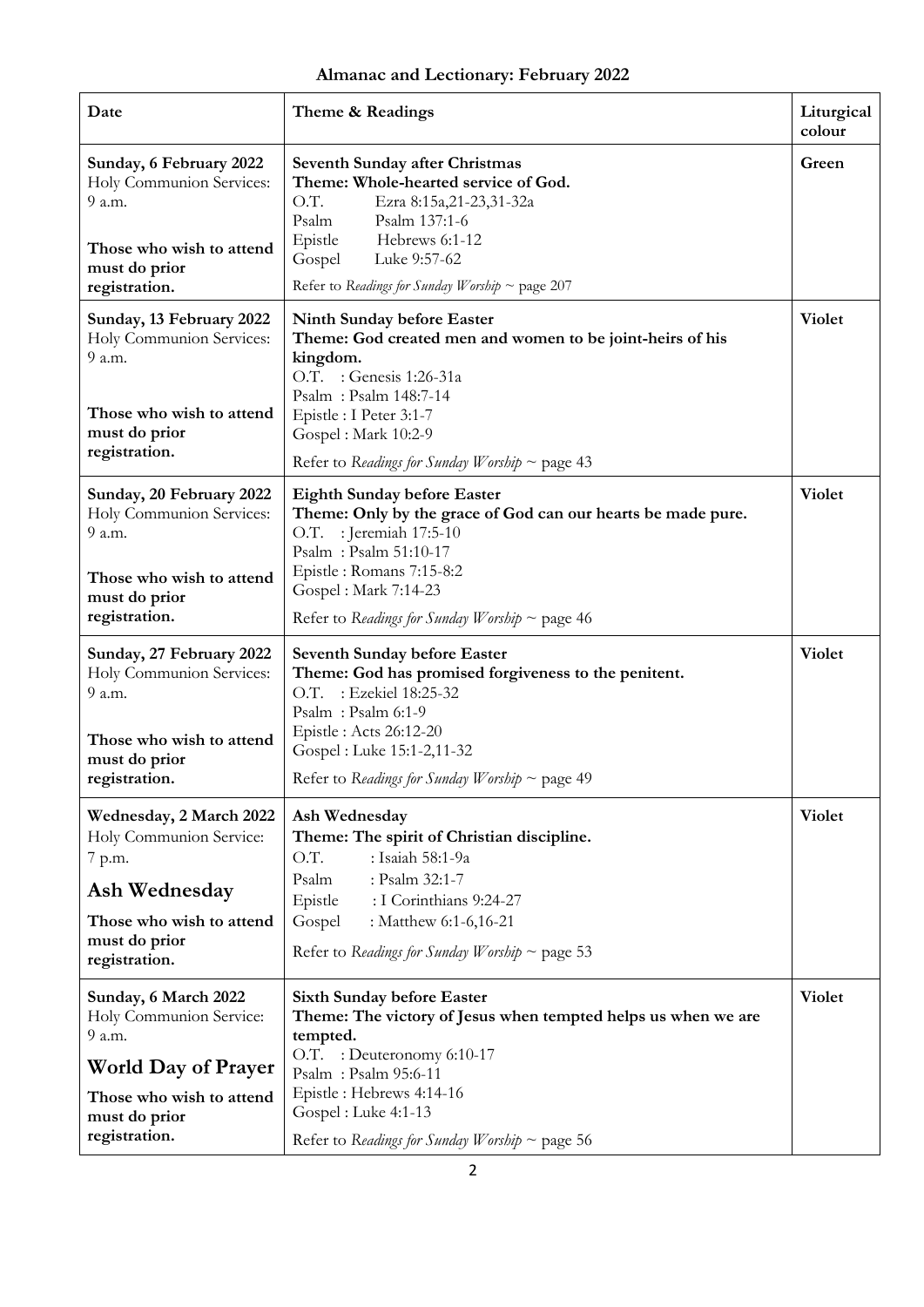### **FROM THE PASTOR'S DESK**

#### **THE GOLDEN RULE**

Jesus lays down God's standard for practical ethical conduct in Matthew 7:12 - "In everything, therefore, do to others what you would have them do to you, for this sums up the Law and the Prophets." In other words, 'treat others the way you want others to treat you.' Some translations of the Bible give the heading "The Golden Rule" for this verse.

It, first of all, tells us that it matters how we treat others. Christian faith has a vertical as well as a horizontal dimension. Christian faith is not about just "me and my God." It is also about how we relate to others; how we treat others. Here, Jesus is also asking us to think about others rather than being pre-occupied with ourselves. Often, we tend to focus only on ourselves, our feelings and our needs. But Jesus wants us to think of others; how they feel and what their needs are.

God commanded the Hebrews: "You shall not wrong or oppress a stranger, for you were strangers in the land of Egypt" (Exodus 22:21). God wanted them to remember their painful experiences and be mindful of others who may be in a similar situation. Whatever experiences we may have in our life, whether good or bad, must help us to understand others better and to do what is best for them.

Jesus did not say "Treat people the way they treat you." "An eye for an eye, and a tooth for a tooth" is not Christ's way. Some may treat us badly but that is not the way we must treat others. Instead, he says, 'treat them the way you want to be treated.'

We also note that Jesus wants his followers to be active rather than be passive. There were sayings like 'Don't do to anyone, anything you wouldn't want them to do to you." To not do something to somebody, you just don't have to do anything. Jesus, however, wants us to be pro-active. He wants us to actively do good to others that we want others to do for us. What would you like other people do for you? Jesus says, 'Well, do that to them; don't wait for them to do it to you.'

The context of the Golden Rule can be seen in Matthew 7:1 – "Do not judge, or you too will be judged." We don't like others passing harsh judgments on us. We should not then pass harsh judgments on others. We like others to love and appreciate us. Well, love and appreciate others! The Golden Rule in Matthew 7:12 should be applied in our everyday life. If I am a businessperson, for example, I must ask myself if I am treating my customer as I would have wanted to be treated if I was on the other side of the deal. Or, if I am a teacher, "Am I treating my students how I would have wanted to be treated as a student?" The Golden Rule can be applied practically in every life situation.

"Do to others what you would have them do to you." May this principle guide our conduct in relation to others.

**In His Grace,**

#### **Thomas Jacob**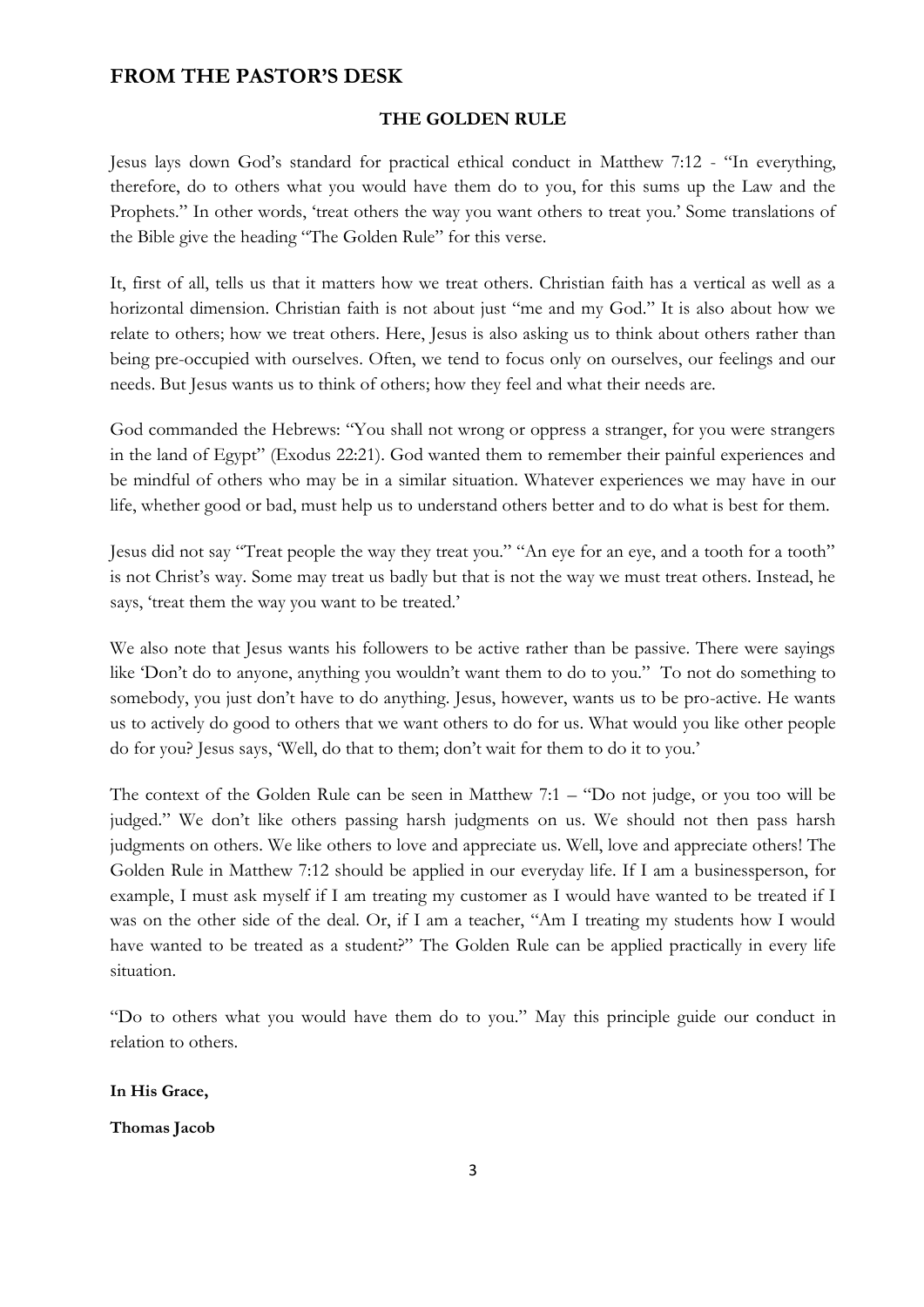## **NEWS & NOTES**

**Worship Services:** Holy Communion services were conducted at 9 am on all Sundays in January, except on the 3<sup>rd</sup> Sunday, with in-person attendance. New Year Day service was held at 9 am on 1 January 2022. Entry was allowed by prior online registration.

**Sunday School:** The Sunday School continued to hold sessions online.

**Mid-Week Prayer Service:** Mid-Week Prayer Services were conducted on the last two Wednesdays of January at 7 pm on Zoom, for a duration of 30-40 minutes.

**Ecumenical Sunday:** 23 January was observed as Ecumenical Sunday. Dr.Fr. Fiorello Mascarenhas, the Emeritus Chairman of the Catholic Bible Institute, Mumbai, was the guest speaker.

**QCCCS Sunday:** 30 January was observed as QCCCS Sunday. Pastor Jimit Mehta, NLF Avatar Church, was the guest speaker. QCCCS Managing Committee members took part in the service.

**Membership:** We are glad to welcome and introduce our new members:

- 1. Pankaj Robinson, Janet Robinson, and their son Shane (Full Membership)
- 2. Christopher Sunny Kumar, Keren Rebello, and their son Noah (Full Membership)
- 3. Marshalene Moses Sibloon (Associate Member)

**Sick & Home bound:** Let us continue to pray for the sick and elderly, especially Prakash Naik, Olga Nazareth, Loolu Thomas, Lizzy Kurian, Padmini Abraham, Joyce Nichols, Vijaya Rajaratnam, Shalini Dongre, Rt.Rev.S.B.Joshua, and the Pratap family. Pray that they are protected and healed and that God's hand be upon them.

**Sushill Augustine Hon. Secretary**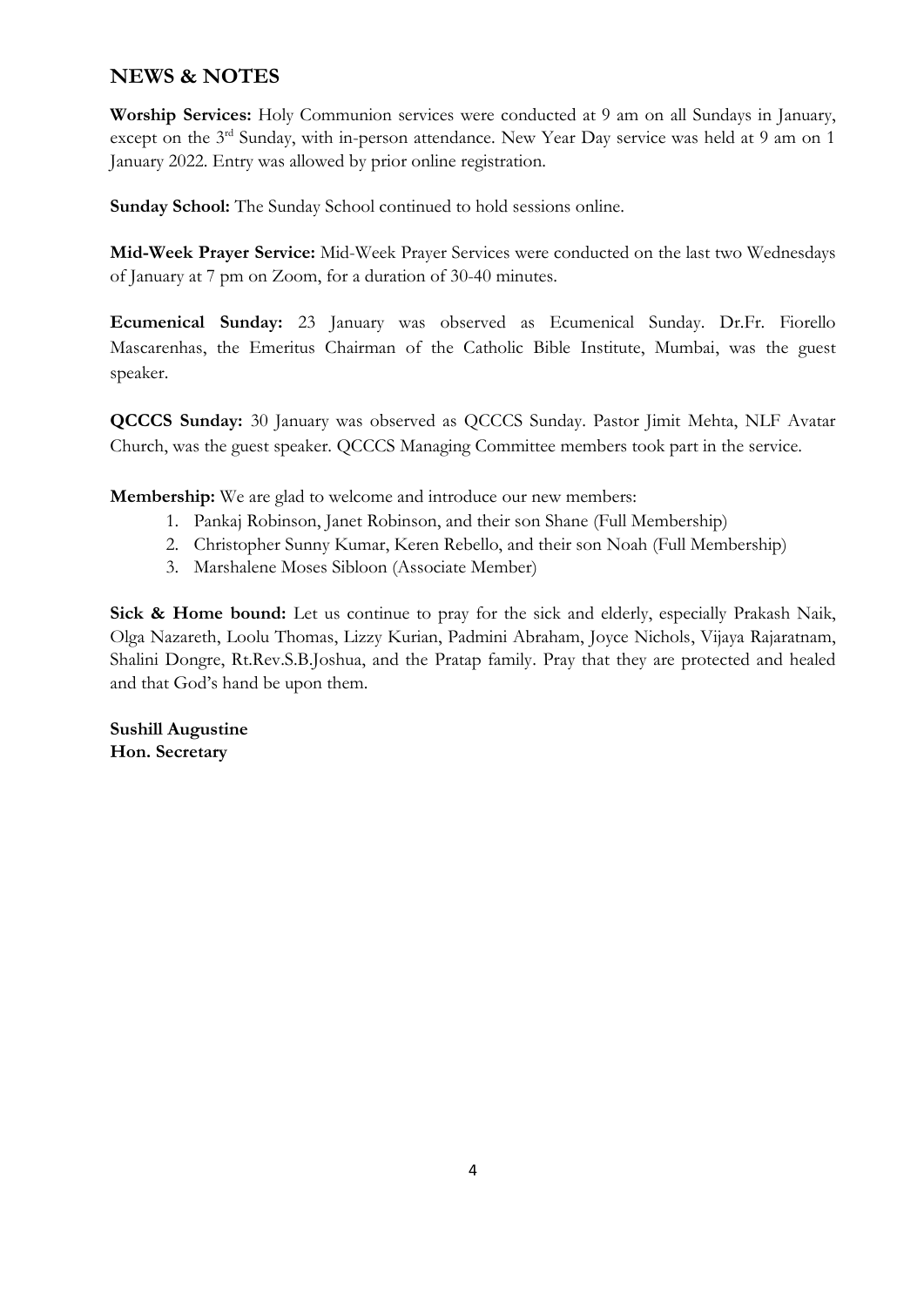#### **HEARD FROM THE PULPIT**

#### 1 January 2022  $\sim$  New Year Day **Theme: 'Those who wait on the Lord shall renew their strength.'**

Isaiah 40 begins with the words "Comfort, O comfort my people, says your God" (v.1). This, in fact, sets the fundamental theme for the rest of the book of Isaiah: encouragement and comfort. In the previous 39 chapters, though there were certainly words of comfort and hope, the focus on God's judgement because of the sins of Judah. Judah was taken into Babylonian captivity. God announces that the people have paid the price for their sins: "…proclaim to her that her hard service has been completed, that her sin has been paid for, that she has received from the LORD's hand double for all her sins" (v.2). Life was tough in captivity. In that context, Isaiah is prophesying God's comfort and favour upon the suffering people of God.

Where does the comfort come from for God's people? It comes from God. Someone said: "Look at others, and be distressed. Look at yourself, and be depressed. Look to God, and you'll be blessed!" God takes the initiative to come to his people to help them in their time of distress (v.1). When we go through difficult times, we must remember that our God is greater than our circumstances. He is incomparable (verses 18-26). "If you look at God through your circumstances, he will seem small and very far away, but if by faith you look at your circumstances through God, he will draw very near and reveal his greatness to you" (Warren Wiersbe).

In verses 27-28, Isaiah rebukes those who distrust God. The people who were in exile in Babylon largely doubted God. As they were taken into exile, they thought God had apparently discarded them and was not concerned or aware of their plight. Therefore, Isaiah affirms that God is the Creator and the Preserver of all things. He will not forsake what he has made. And God does not grow tired like humans. He gives strength to the weary and increases the power of the weak.

## 2 January 2022  $\sim 2^{\text{nd}}$  Sunday after Christmas

#### **Theme: 'The coming of the wisemen is a sign that Christ has come for all humankind.'**

Epiphany means "to manifest" or "to show". On Epiphany Sunday we commemorate the manifestation of Christ to the Gentiles as represented by the magi, who visited the child Jesus. The coming of Christ was in fulfilment to the Old Testament prophecies, like "Arise, shine; for your light has come, and the glory of the Lord has risen upon you" (Isaiah 60:1). The Jewish people had received the prophecies. They were looking forward to the coming of the Messiah. But when the Messiah came, many of them failed to recognize and acknowledge him. Instead, it was the magi who responded. The manifestation of God to the magi from the East, who were Gentiles, was in fulfilment of the prophecy that all nations will be drawn to the Lord. It was also in fulfilment of the prophecy of Isaiah "The people walking in darkness have seen a great light; on those living in the land of deep darkness a light has dawned" (Isaiah 9:2). This is significant, because from the very beginning, Jesus is worshipped by shepherds and angels, by commoners and royalty, and by Jews and Gentiles alike. From the very beginning, the light that dawned with the birth of Jesus was a light that shines for all people. As John writes: "In him was life, and that life was the light of all humankind" (John 1:4).

Matthew 2:1-12 shows us three possible responses to the revelation of God: Hostile like Herod. Indifferent like the chief priests and scribes were indifferent. Worship like the magi. 'What is our response to the manifestation of God?' We may not be hostile like Herod, but aren't we guilty of being indifferent to the good news?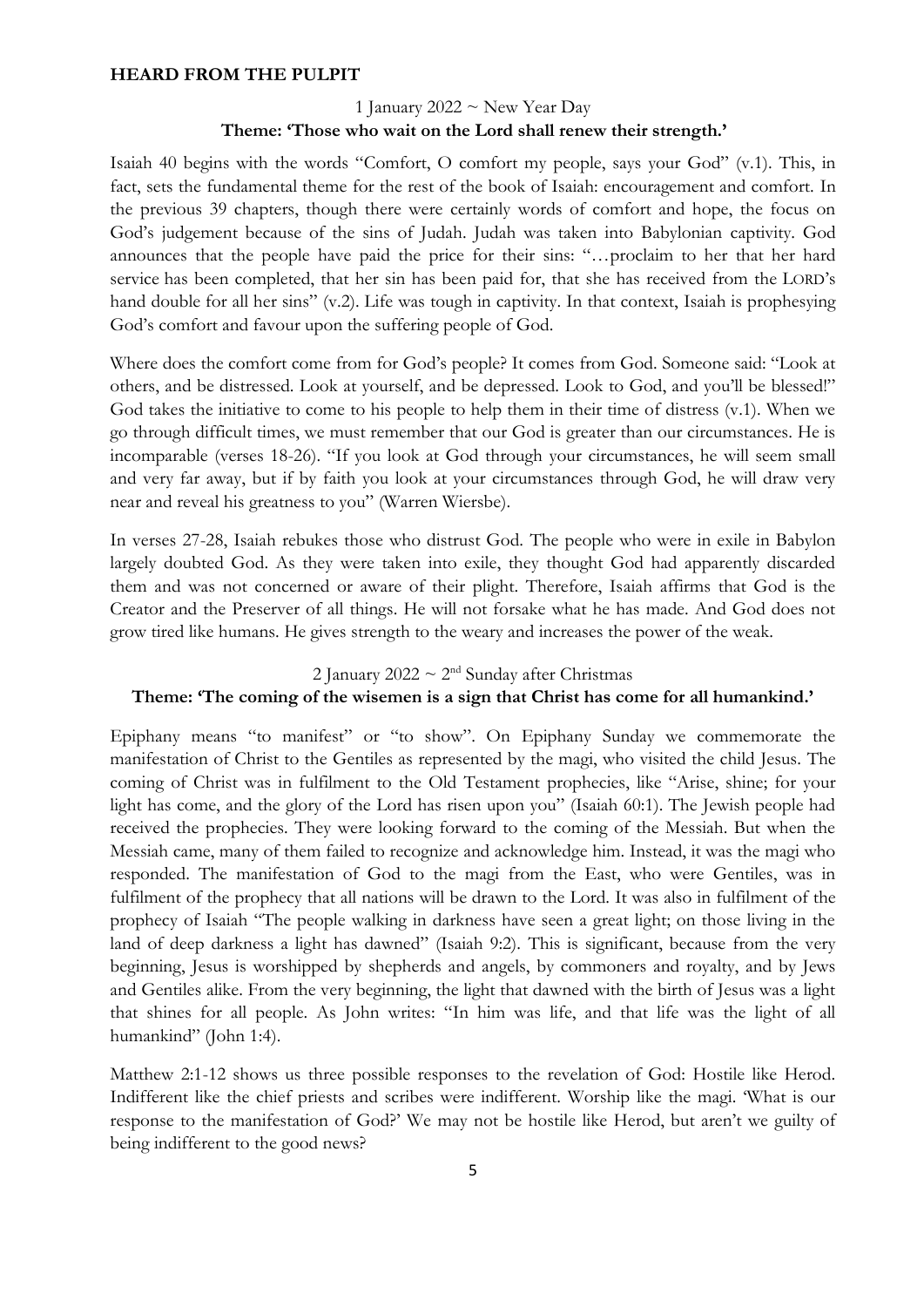#### 9 January 2022 ~ Covenant Sunday **Theme: 'God who is faithful establishes his covenant with us.'**

Covenant is a very important concept in the Bible. God enters into a covenant relationship with his people. The Old Covenant was based on the law that was given through Moses at Mount Sinai. But people continually failed to live according to God's standards. Bible mentions several "covenant renewals." Before the people of God entered the promised land there was a renewal of the covenant under Moses, as recorded in Deuteronomy. Then, in the last chapter of Joshua, we read about Joshua leading the people into a covenant renewal. This was before Joshua died. There were also covenant renewals under prophet Samuel (I Samuel 12), and under kings Hezekiah (II Chronicles 29-31) and Josiah (II Chronicles 34-35). But these covenant renewals only brought temporary blessing since it didn't change the hearts of people.

The Old Covenant only directed the conduct of the people, as to how they should live. But it didn't bring any change from within. It didn't change their heart or character. So, God announced, in Jeremiah 31:31-34, that a new covenant would replace the old covenant. This New Covenant will be different from the Old Covenant is that it will be written in the minds and hearts of people.

What does it mean, when God says he will write his law on people's hearts? It is understood metaphorically, not literally. Today we tend to think about the heart as the seat of the emotions, particularly emotions such as compassion and love. In contrast to the heart the *head* is the logical, the reasoning part of us. But for the ancient Hebrews, the heart wasn't just associated with emotions, but with the rational, decision-making part of us as well. So, when Jeremiah speaks of God writing his law on our hearts, he doesn't just mean that we will have a warm emotional feeling toward God; he means that the desire to put God's will and purposes into practice will be absolutely engrained in our deepest being. The basis for this new covenant is the work of Christ on the cross.

16 January 2022  $\sim 4^{\text{th}}$  Sunday after Christmas

#### **Theme: 'Jesus brings joy through the fulfilment of God's gracious purpose.'**

Within the Jewish community before Christ, there were several strong divisions and class distinctions between particular groups of people. This is well illustrated in an ancient Jewish daily prayer: "Blessed are you, Lord, our God, ruler of the universe who has created me a human and not beast, a man and not a woman, an Israelite and not a gentile, circumcised and not uncircumcised, free and not slave." This prayer describes three major divisions and hierarchies that are based on gender, social and economic status, and ethnicity. Apostle Paul would have prayed this prayer before his encounter with the risen Christ. Yet Paul takes this prayer and reverses it, saying to the Galatian Church: "There is now no longer Jew or Greek, there is no longer slave or free, there is no longer male and female; for all of you are one in Christ Jesus" (Galatians 3:28). Christ through his life, death and resurrection has brought an end to unjust societal and cultural divisions. And so all who are "in Christ" are now one. Differences no longer matter. Whether Jew or Greek, slave or free, male or female, rich or poor, young or old, powerful or outcast, native or immigrant, all are God's children, all are equal, all are united as one.

This message to the Galatian Church would have been good news to the Gentiles. It is also good news for each one of us today. It reminds us that in Christ we are all equally united as one body and as children of God – no matter our differences. And it calls each one of us to reach out in love to include and care for all of God's children.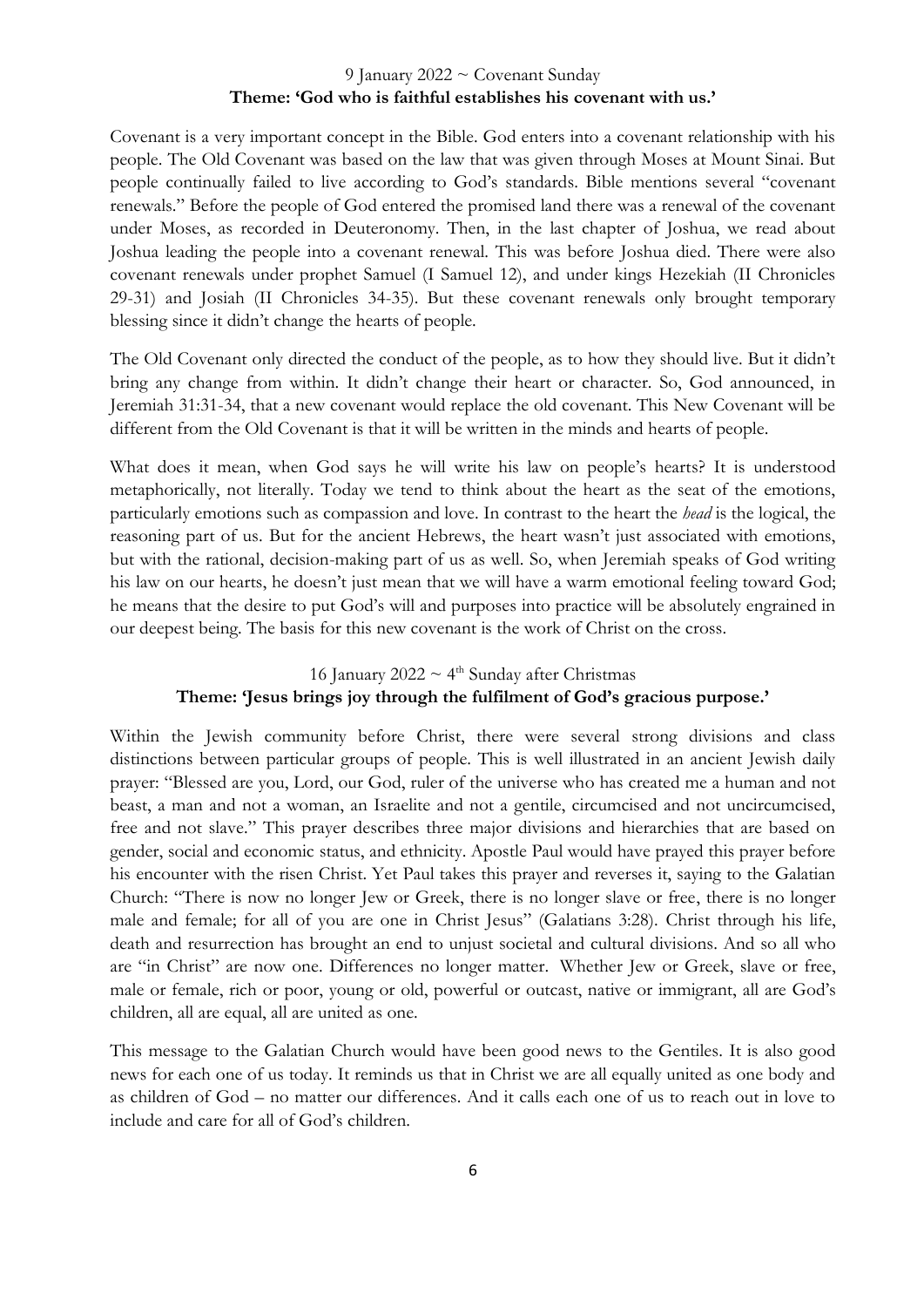### **GRATEFUL REMEMBRANCE**

We thank God for the lives and faithful service of all those who passed away in the month of February of earlier years.